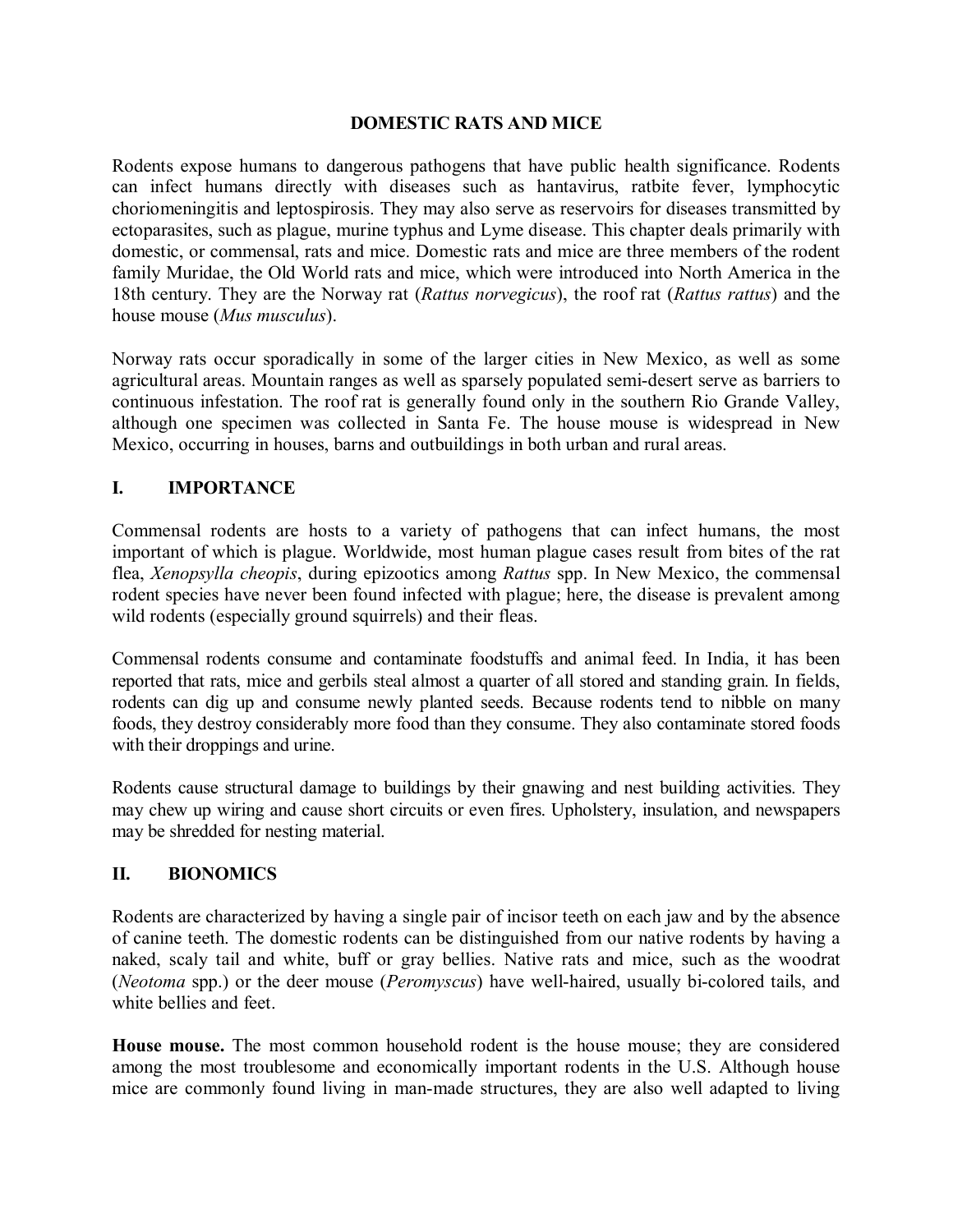outdoors, being common inhabitants of grassy fields and cultivated grain crops. These wild populations often move into buildings when weather becomes severe.

The house mouse is a small, slender, dusky-gray rodent with a slightly pointed nose; small, black, protruding eyes; and large, scantily haired ears. The adult mouse can be distinguished from a young roof rat because the head and feet of the mouse are distinctly smaller in proportion to its body size (see figure below). Adult house mice weigh  $\frac{1}{2}$  to  $\frac{3}{4}$  ounce and are  $\frac{21}{2}$  to  $\frac{31}{2}$ inches long in head-and-body length. The hairless tail is 3 to 4 inches long.



The house mouse is capable of exponential population growth. In a single year, a female can raise 5 to 10 litters, of 5 to 6 young each. Young are born 19 to 21 days after mating, and they reach reproductive maturity in 6 to 10 weeks. House mice generally live 9 to 12 months.

House mice have keen senses of taste, hearing, smell and touch. Although their ability to perceive objects is limited to 1 to 2 feet, they can see movement up to 45 feet. Mice are partially color blind as they are unable to see the color red. Mice use their sense of smell to locate food items and recognize other individual mice. House mice have acute hearing and readily respond to unusual noises as a means of detecting and escaping danger. However, they become accustomed to repetitive, ordinary noises, and, as a result, their activities may be more visible than those of rats. Mice maintain contact with walls using their whiskers and guard hairs to guide them during their nocturnal travels.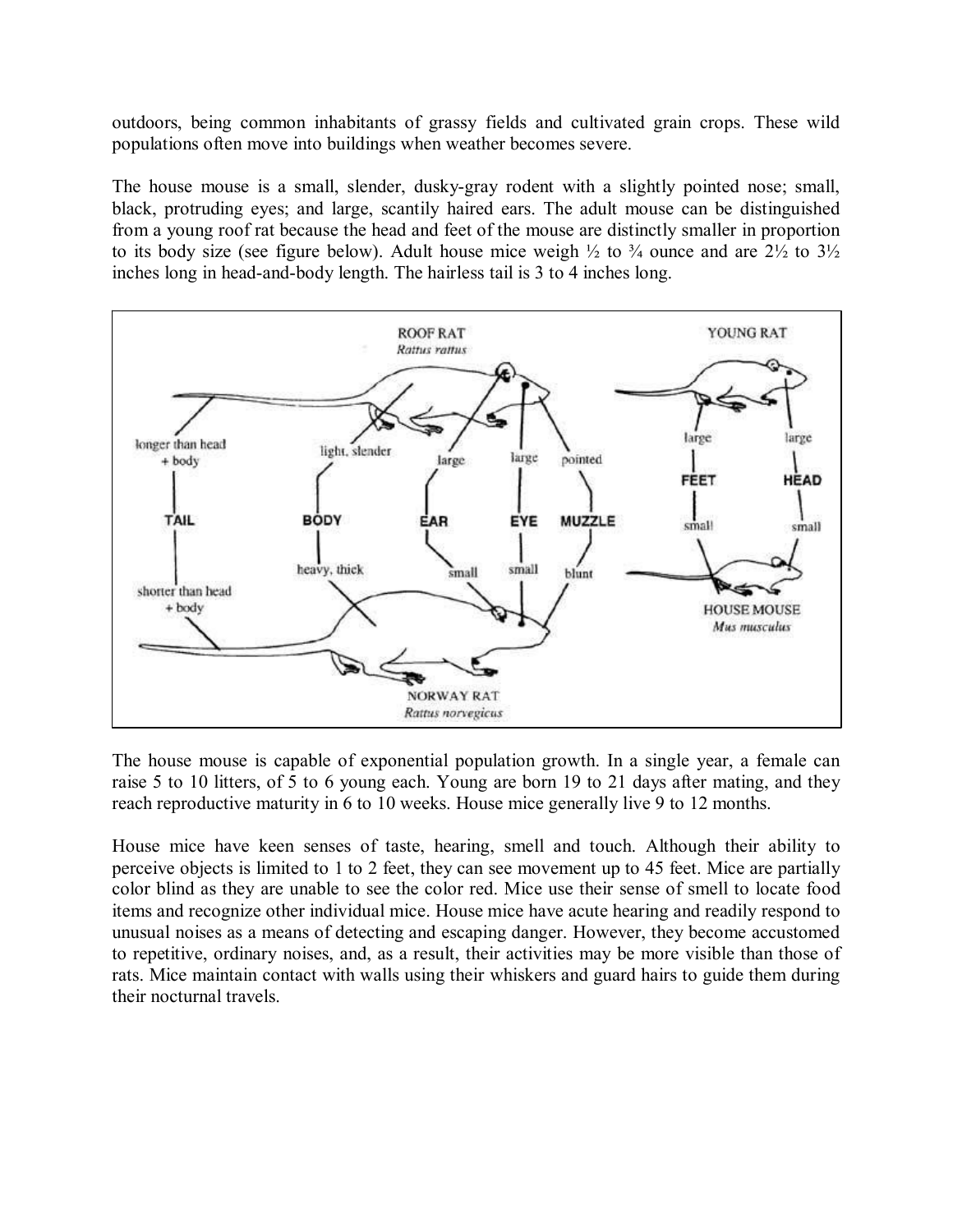

Mice are excellent climbers and can run up any rough vertical surface, balance along horizontal wire cables or ropes, and can jump vertically onto a flat surface 12 inches above the floor. Mice can squeeze through openings slightly larger than  $\frac{1}{4}$  inch across. They typically gnaw 1½ inch openings into cardboard and similar products. They will also gnaw electrical wiring, soap and other soft objects.

Mouse nests are made from finely shredded paper or other fibrous material and are found in sheltered locations such as walls, cabinets, upholstered furniture, or other convenient spaces. Urine and droppings mark the trail for others. They normally range 10 to 30 feet from the nest, but the distance traveled is resource dependent, and they may move vertically as well as horizontally.

House mice feed on a wide range of foods, although cereals seem preferred over other items. In particular, the germ of grains is favored by most mice. As supplemental diet items, mice often show preference for foods high in fat and protein, such as lard, butter, nuts, and dried meats. House mice are sporadic feeders, nibbling bits of food in various locations throughout their range. They require only  $\frac{1}{10}$  ounce of food per day. Peak feeding periods are at dusk and around dawn but, because of their small size, mice must feed several times during a 24-hour period and thus are active day and night. They also cache food as supply permits. They can go long periods of time without free water, obtaining water from food. However it is not true to say they don't need water.

**Rats**. The two species of commensal rats are the Norway rat and the roof rat. The Norway rat (synonymous with brown, dump, barn, sewer, gray or wharf rat) is a burrowing rodent. Norway rats can be found in warehouses, farm buildings, houses, sewers, rubbish dumps, woodpiles and building foundations. The roof rat (black or ship rat) is somewhat smaller and is a more agile climber. Serious pest populations of roof rats are confined along the southern and western coastal areas of the country.

The **Norway rat** has a blunt muzzle, small eyes and short, closeset ears. Its fur is coarse and usually brownish- or reddish-gray, with whitish-gray hair on the belly. Its nearly naked, scaly tail is dark on the top and light on the underside and is shorter (6 to 9 inches) than the combined length of the head and body (7 to 12 inches). Adults weigh 12 to 18 ounces.

Norway rats are prolific breeders and mating occurs primarily in the spring and fall. Females give birth to 6 to 12 young just 21 to 23 days after mating and average 4 to 6 litters per year. Offspring become sexually mature in about 90 days. Individuals usually live 5 to 12 months.

The Norway rat eats about 10 percent of its body weight per day. Like the other commensal rodents, they are omnivorous, having become adapted to a wide variety of food including mixed garbage, meats, grain products, and eggs**.** They also require about 1 to 2 ounces of water each day and are usually found within a few yards of water sources such as leaking faucets, farm and ranch ponds, livestock water tanks, and sewers. When searching for food and water, Norway rats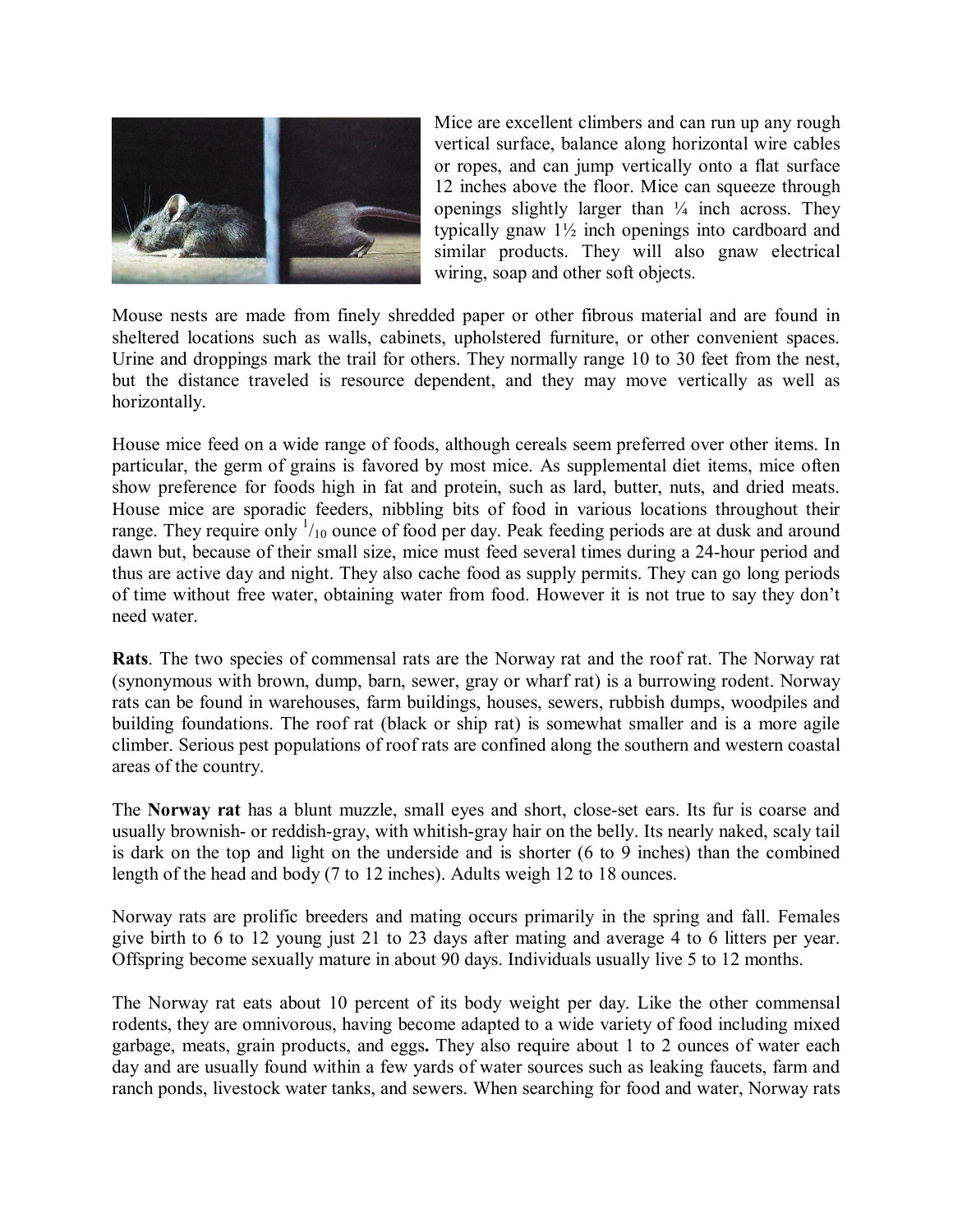usually travel an area of about 100 to 150 feet in diameter; seldom do they travel any further than 300 feet from their burrows or nests.

The **roof rat** has a slender body, prominent ears and large eyes. Roof rats have large, membranous ears and sharply pointed muzzles. The fur color ranges from light brown to black, with a gray to white belly. The unicolored, nearly hairless tail  $(7\frac{1}{2})$  to 10 inches) is longer than the head and body combined  $(6\frac{1}{2}$  to 8 inches). The adult weighs 8 to 12 ounces.

The roof rat is sexually mature at 3 to 5 months; females give birth to 5 to 8 young 22 days after mating. On average the female has 3 to 5 litters per year. Roof rats live about one year.

The roof rat requires about  $\frac{1}{2}$  to 1 ounce of food per day and up to 1 ounce of water. They will travel up to 300 feet for food.



Comparison of Norway rat (top left), roof rat (bottom left) and house mouse (right).

Both the Norway and roof rat have relatively poor vision but keen senses of smell, touch, taste and hearing. As with house mice, sensitive whiskers and guard hairs (longer hairs scattered through their fur that are more sensitive than the shorter hairs covering the body) help rats find their way in the dark. Rodents prefer to run along walls, between objects, and in well-defined runways where they keep their whiskers in contact with a vertical plane. They may gain entrance to structures by gnawing, climbing, jumping, or swimming through sewers and entering through the toilet or broken drains. While Norway rats are more powerful swimmers, roof rats are more agile and are better climbers. Rats of either species, especially young rats, can squeeze beneath a door with only a  $\frac{1}{2}$  inch gap.

Rats constantly explore and learn about their environment, memorizing the locations of pathways, obstacles, food and water, shelter, and other elements in their domain. They quickly detect and tend to avoid new objects placed into a familiar environment. Thus, objects such as traps and baits often are avoided for several days or more following their initial placement. While both species exhibit this "neophobic" behavior, it is more pronounced in roof rats than Norway rats.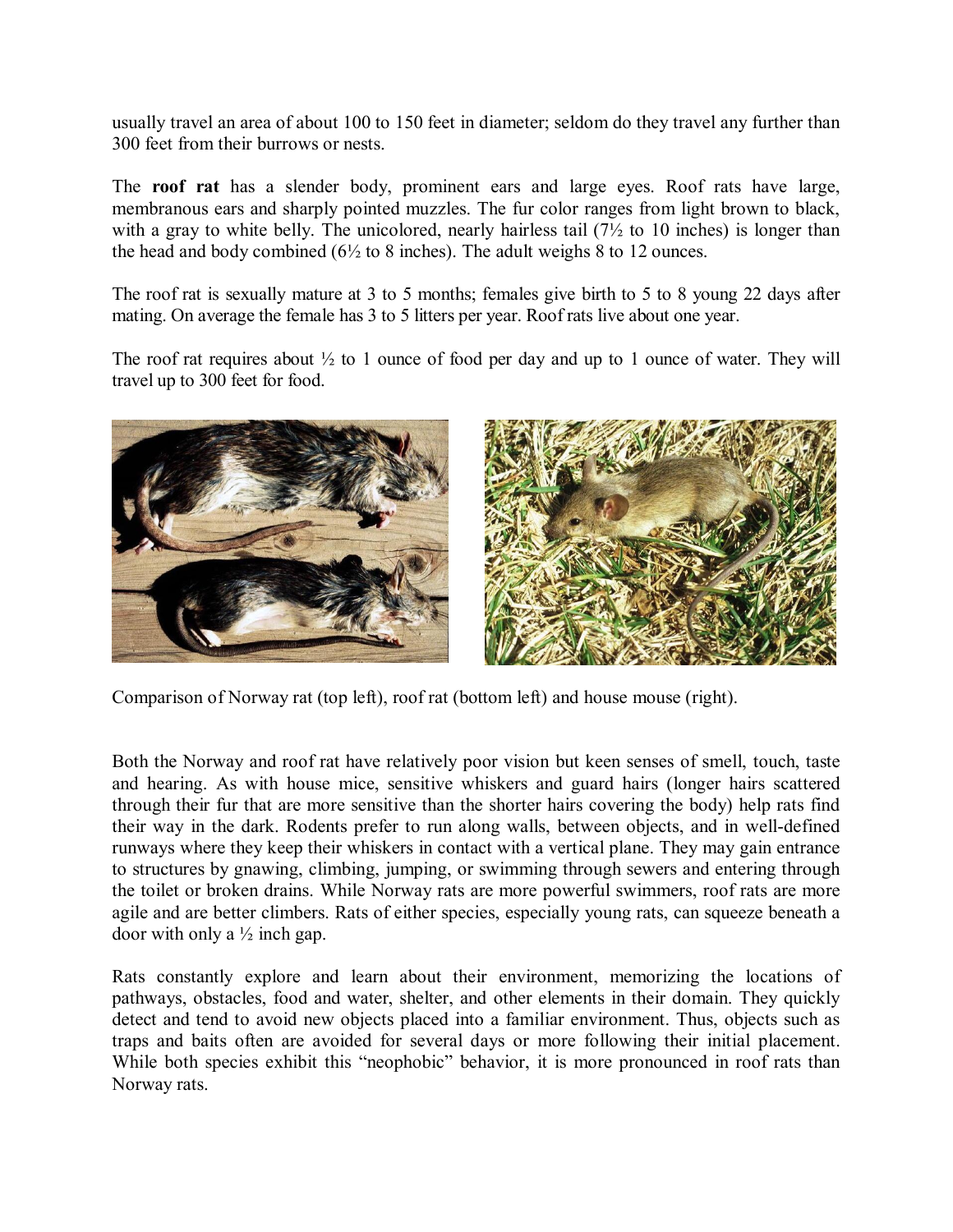Norway rat burrows are found along building foundations, beneath rubbish or woodpiles, and in moist areas in and around gardens and fields. Nests may be lined with shredded paper, cloth, or other fibrous material. Roof rats prefer attics, trees and overgrown shrubbery or vines. Residential or industrial areas with mature landscaping provide good habitat, as does riparian vegetation of streams and ditches. Roof rats can often be seen at night running along overhead utility lines or fence tops. They have an excellent sense of balance and use their long tails for balance while traveling along overhead utility lines. When rats invade buildings, Norway rats usually remain in the basement or ground floor, while roof rats are most often found in enclosed or elevated spaces in attics, walls, false ceilings, and cabinets.

## **III. RECOGNIZING RODENT SIGN**

Normally rats and mice are nocturnal, so recognition of various signs is necessary in determining population levels. Some of these signs are fecal droppings, runways, tracks, rub marks, burrows, gnawing activity, odor and sounds.

**Droppings:** Fresh droppings are moist, shiny, and dark; old ones are dry, dull, grayish, and crumble when pressed. The age of the droppings is important in determining whether an infestation is current. Droppings are most numerous along runways, near burrow entrances and at feeding sites. House mouse feces are  $\frac{1}{8}$  inch to  $\frac{1}{4}$  inch long, rod-shaped and tapered at one or both ends. Mice deposit approximately 50 to 75 pellets per day. Norway rat feces are capsuleshaped and about  $\frac{3}{4}$  inch long. Roof rat feces differ from those of the Norway rat in that they are about  $\frac{1}{2}$  inch long and spindle-shaped.

Urine stains fluoresce under ultraviolet ("black") light. Other items also fluoresce under black light, so this method must be supported by other evidence of rodent infestation.



**Runways:** Rats and mice are creatures of habit and will travel the same pathways between their shelter, food and water sources. Outdoors these appear as packed earth paths; they are also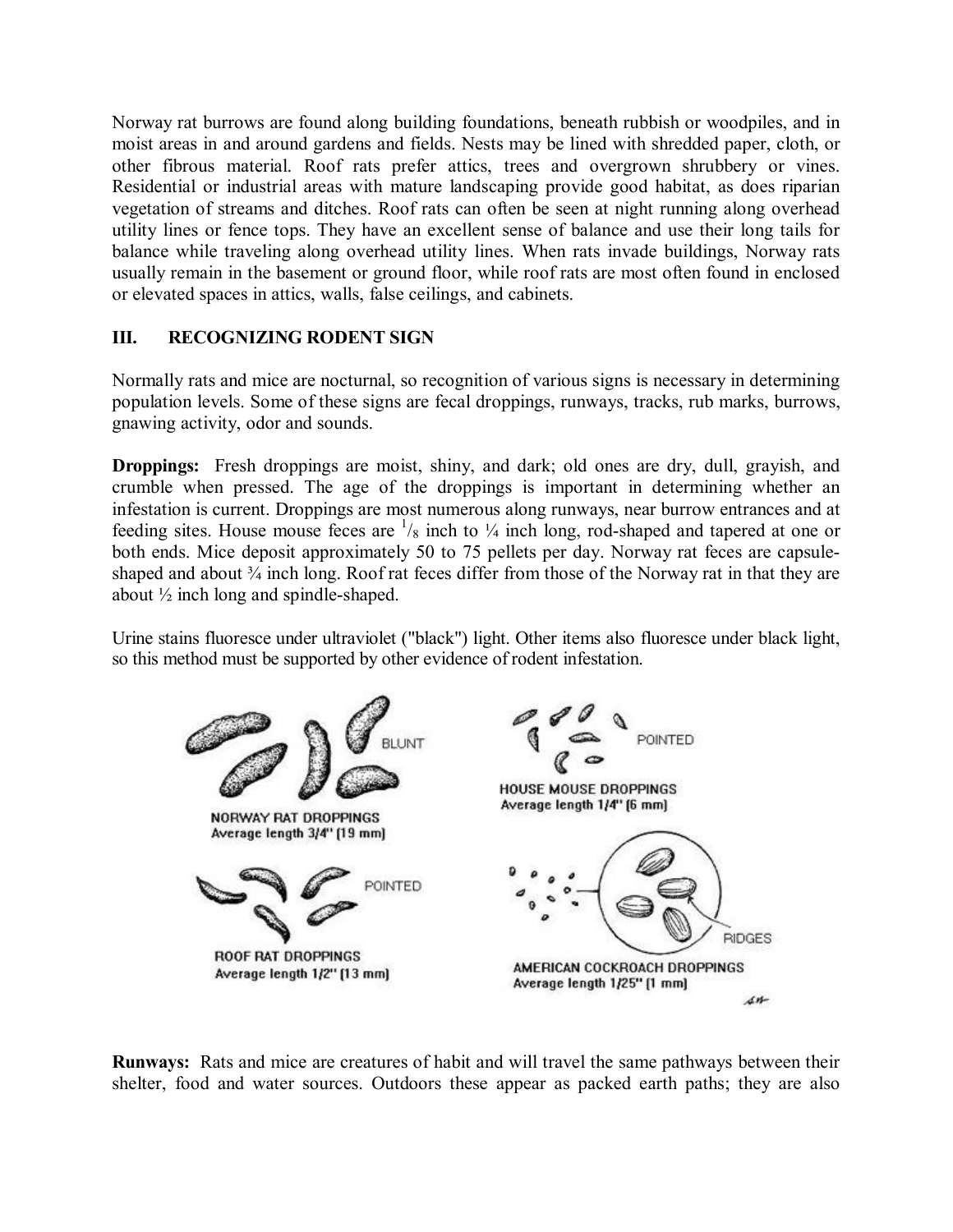evident in dense vegetation. Indoors, runways are usually along walls, under boards, behind stored objects and similar places.

**Tracks:** Fresh tracks are distinct; old ones are faint. Tracks are more easily seen by side illumination from a flashlight than by direct light from above. Tail drags, as well as footprints, may show up. A smooth patch of flour or talc laid down in a runway may show current activity.

**Rub marks:** Dirt and oil from the rodents' fur leaves rub marks, usually along walls on welltraveled routes. Roof rat rub marks are seen overhead as swing marks beneath beams or rafters where they connect to the walls. Rub marks left by mice are less obvious.





Rub marks next to Norway rat burrow (left) and swing marks made by roof rats on rafters (right).

**Burrows and Nests**: Norway rats prefer to burrow in earth banks, under rubbish piles and concrete pads, along walls and in haystacks. Earth will be packed around active burrows; unused burrows may have cobwebs in the entrance. House mouse burrows are difficult to find, as they usually take advantage of other cover provided. Roof rats occasionally burrow, but usually make nests in trees or dense shrubbery, or in upper reaches of infested buildings. Norway rat and house mouse nests are well concealed and difficult to find.

**Gnawing**: Rodent incisors are continually growing (rat incisors grow 4 to 6 inches per year) so the rodents must gnaw on hard objects to wear down their teeth. To get to food, they gnaw any material with a gnawing edge that is softer than the enamel on their teeth. Fresh gnaw marks in wood are pale in color, with rough edges. Marks become dark and smooth over time when used by the rodents as an entrance. The size of the tooth marks left in the wood can help distinguish the presence of rats or mice.



**Odor**: House mouse infestations result in a strong, musky odor that is distinguishable from that of rats or native mice. The experienced rodent control specialist can learn to recognize the odor of house mice.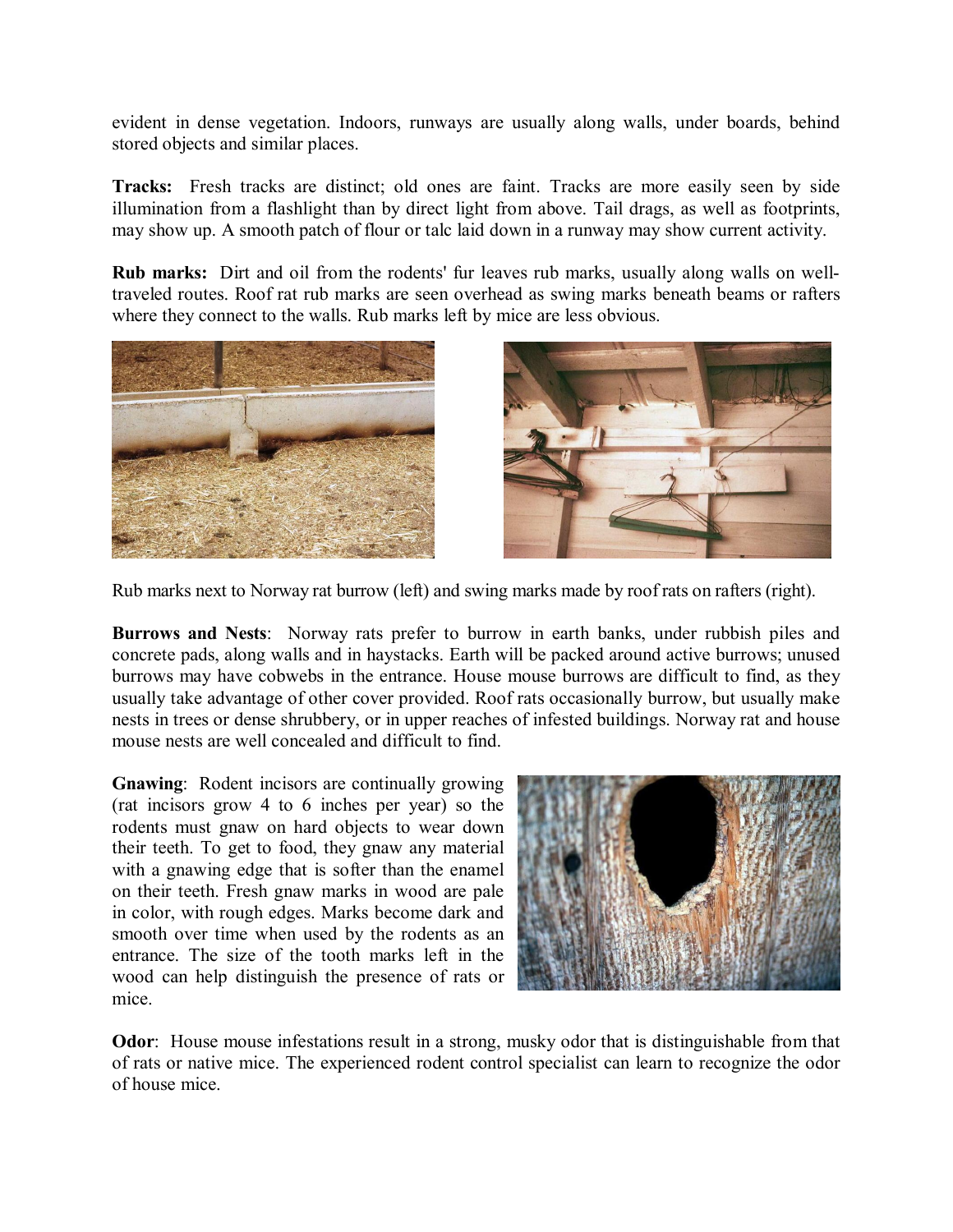**Sounds**: Sounds of running, gnawing, scratching and squeaking may be heard in infested buildings, especially in double walls and false ceilings.

## **IV. PRINCIPLES OF RODENT CONTROL**

Controlling rodent populations, not individual rodents, is the key to a successful rodent control program in any community. Populations are changed by changing the capacity of the environment to support rodents.

Reproduction, mortality and movement into and out of an area determine the potential size of rodent populations, whereas the physical environment (food, water, and shelter), predation, and competition are the limiting factors that control the actual population size.

Effective rodent control involves three aspects:

- **1.** Rodent-proof construction
- **2. Sanitation**
- **3. Population reduction through traps or poison**

The first two are preventive measures. When rodents are already established in an area, some form of population reduction is almost always necessary.

# **V. RODENT-PROOF CONSTRUCTION**

Rodent control in structures is based on one simple rule: **rodents must be prevented from entering a building**. Excluding rodents by closing all possible holes through which they can enter a structure is always the most important measure against infestation. The paired front teeth (incisors) of rats and mice curve slightly inward, making it difficult for them to gnaw on flat, hard surfaces. When given a rough surface or an edge to bite, however, they can quickly gnaw into most materials.



Seal cracks and openings in building foundations, and any openings for water pipes, electric wires, sewer pipes, drain spouts, and vents. No hole larger than  $\frac{1}{4}$  inch should be left unsealed to exclude both rats and mice. Use durable materials resistant to gnawing such as cement, concrete, galvanized sheet metal, lath screen, or hardware cloth (wire mesh). Make sure doors, windows, and screens fit tightly. Their edges can be covered with sheet metal if gnawing is a problem.

Steel wool is an effective and easy-to-use filler for small holes, but it rusts and cannot be used where moisture is present. Rodents often work their way between the steel wool

and edges of the opening. "Stuff-It" is a compressible copper mesh that is reported by the manufacturer to be rodent-proof. However it is still best to seal openings filled with steel wool or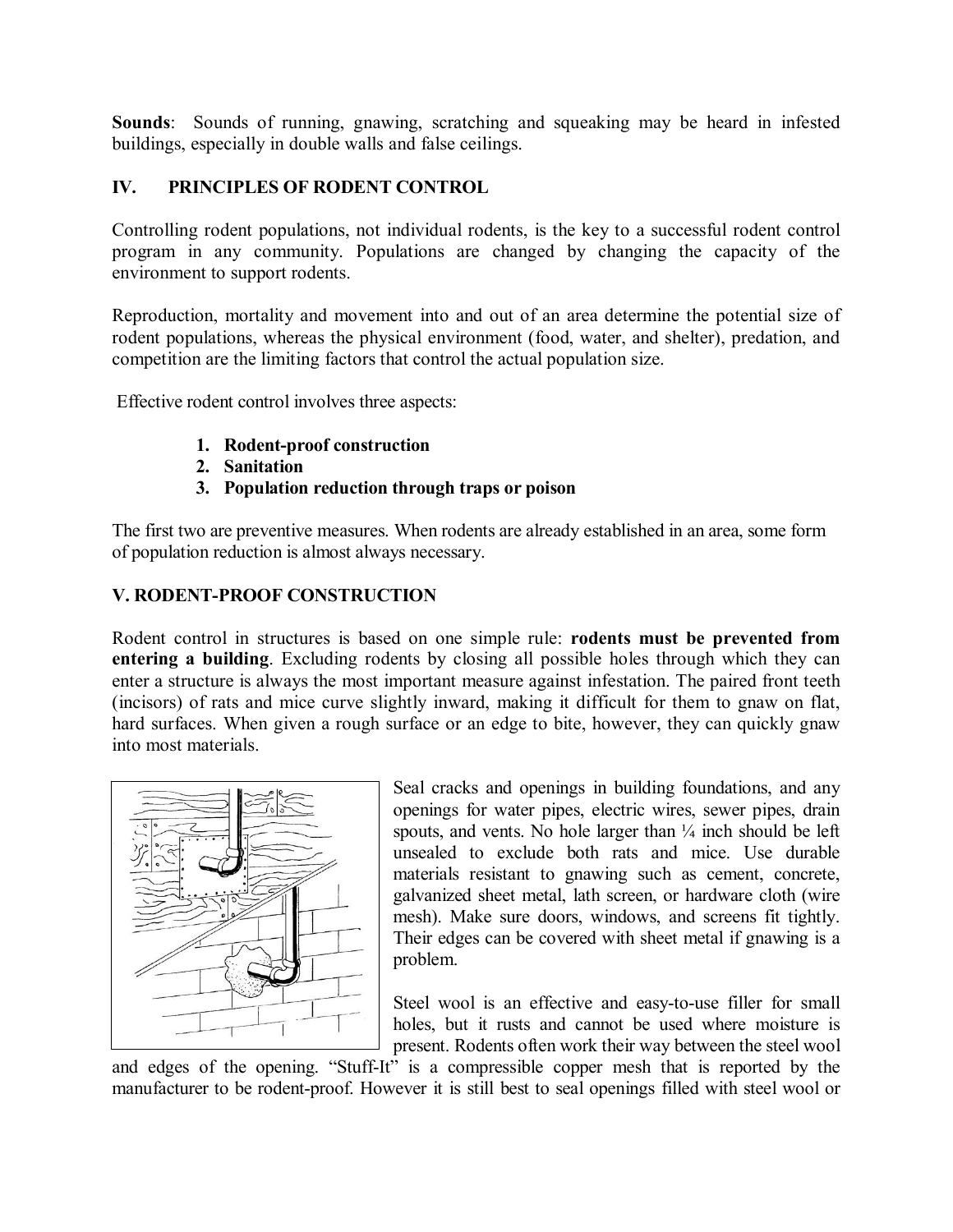copper mesh with a high-quality caulking compound. Plastic sheeting, wood, rubber, vinyl, insulating foam and other less sturdy materials are likely to be gnawed away. See the National Park Service manual in the list of references for a more thorough discussion of rodent-proof materials and methods.

Because rats and mice are excellent climbers, openings above ground level must also be plugged. If roof rats are a problem, rodent proofing usually requires careful inspection of the roof line area to find all access points and ensure they are sealed.

Curtain walls are sunken L-shaped walls that prevent rats from burrowing under buildings. Foundations that extend to a depth of three feet below ground level and/or buildings with concrete slabs are more effective at excluding rodents; buildings that have these probably do not require curtain walls. The curtain wall should extend a minimum of two feet below ground level with a horizontal arm of at least 12 inches. Rats seeking entrance will burrow down to the horizontal arm but will not find their way around the edge.

Maintain a clean, 3-foot-wide, weed-free area around building foundations, concrete slabs, and footings to discourage rodents from burrowing. Maintain the buffer by mowing vegetation regularly or by applying 3 inches of 1½ inch crushed rock.

# **VI. SANITATION**

Good sanitation removes water, food, and shelter resources required by rodents, and limits the number of animals that can live in an area. Good sanitation is very important for controlling rodent populations, but even the best of sanitation measures will not prevent infestations where exclusion is inadequate.

**Inside (Food and Water):** Reduce and eliminate all possible food and water available to rodents. Store all foodstuffs (e.g., dry pet food, grains, bread) in covered glass, metal, or durable plastic rodent-proof containers. Keep stove tops clean, and clean frequently around stoves and lower stove drawers. Clean frequently under bottom drawers in built-in kitchen cabinets. Continuously clean up all crumbs in the kitchen, and never leave leftover food or dirty dishes out. Promptly remove uneaten pet food. Promptly repair all water leaks.

**Proper refuse handling**: Keep all garbage cans tightly covered, remove garbage from buildings every night, and empty outdoor garbage containers at least twice a week.

**Inside (Harborage):** Mice and rats will nest in anything that doesn't move. Eliminate clutter such as stacks of paper, cardboard boxes or unused and broken equipment that rodents could use for shelter. Bulk foods in restaurant storage rooms should be on shelves at least 18 inches off the floor and 12 inches away from walls.

**Outside premises**: Remove debris and weeds that provide hiding places for rodents. Nonoperative vehicles should be either fixed or removed to auto salvage yards, as rodents readily utilize these for safe shelter. Remove piles of tires or trash, unnecessary lumber or woodpiles, brush piles, and other large objects that attract rodents. Houses and outbuildings in dilapidated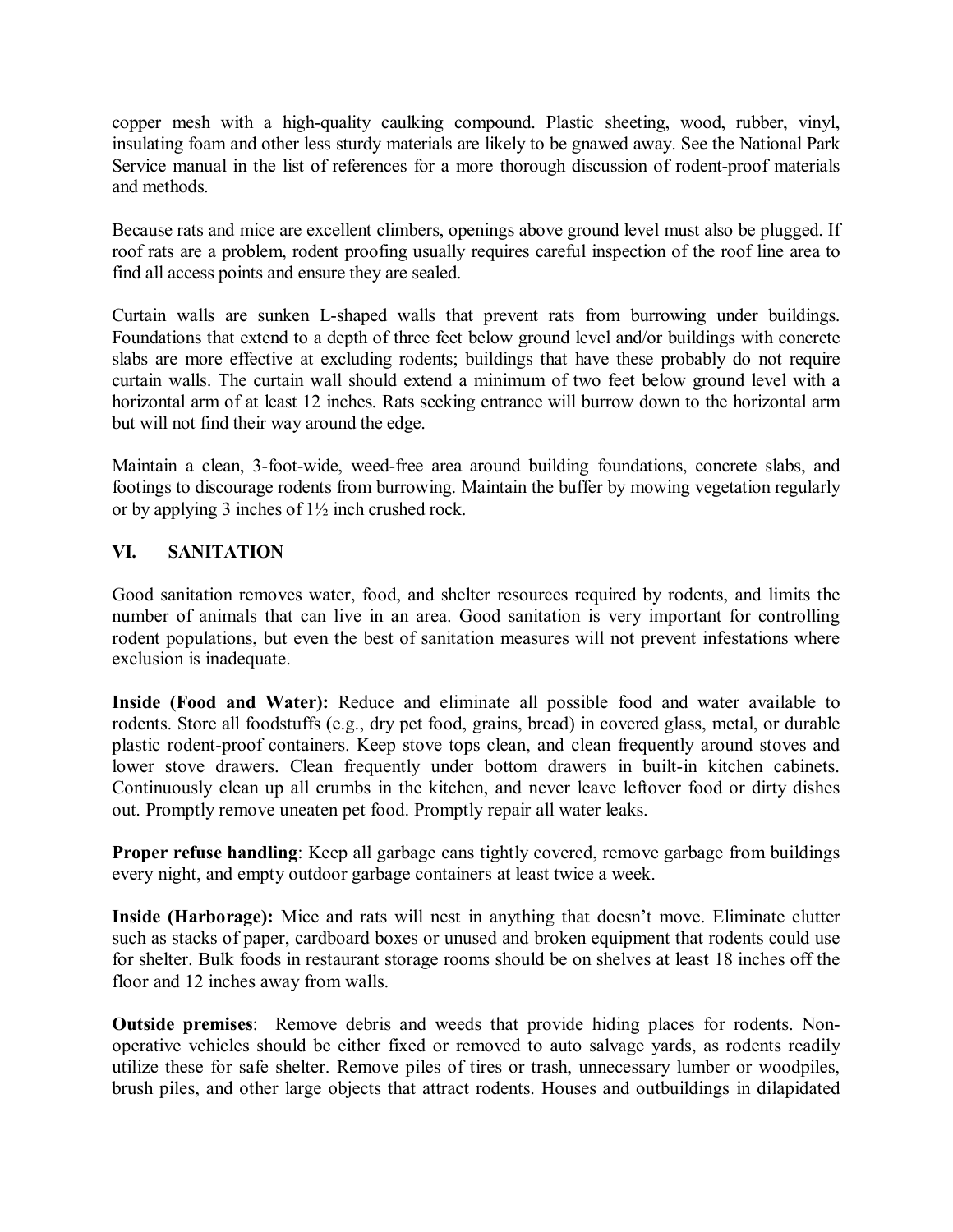condition should be torn down and the pieces salvaged. Avoid ornamental plantings next to buildings as this creates attractive shelter for rodents. Trim plants that touch or overhang buildings back 3 to 4 feet. Store firewood, lumber, equipment, and other usable materials on racks 18 inches off the ground to deny rodents shelter underneath. Store livestock feed in covered, rodent-proof containers.

# **VII. POPULATION REDUCTION**

# **TRAPPING AND GLUEBOARDS**

Trapping is the safest and most effective method for controlling commensal rodents in and around homes, garages, and other structures. Because traps can be used over and over again, trapping is less costly than poison baits but more labor intensive.

The **snap trap** is one of the most effective devices for killing rats and mice, particularly mice. The simple wooden snap-trap is commonly used and is available in two sizes for mice and rats. Newer traps with large plastic treadles are especially effective. Snap trapping allows immediate disposal of the dead rodent, another advantage over rodenticides.

Peanut butter is very attractive bait to mice; nuts, dried fruit or bacon are excellent for rats. Solid baits should be tied securely to the trigger with light string or thread. Leaving traps baited but unset until the bait has been taken at least once improves trapping success by making the rodents more accustomed to the traps. Set the traps in rodent runways, such as along walls in quiet, dark locations. Place the trap perpendicular to the wall with the trigger against the wall. To prevent the rodent from avoiding the trap by jumping over it, two traps can be set together, either side by side, or both parallel to the wall with the triggers facing away from each other. Re-arrange objects in the runway to force rodents to jump onto the traps. Traps should be set out of reach of children, pets and non-target animals such as birds.



Placement of snap traps: (a) single trap with trigger next to wall; (b) the double set increases your success; (c) double set placed parallel to the wall with triggers to the outside.

For roof rats, the best places for traps are off the ground in locations where rats may be coming down from their nests to find food such as on ledges, shelves, branches, fences, pipes or overhead beams. The traps need to be secured to the ledge, etc. with screws or wire. Traps with an expanded treadle work best.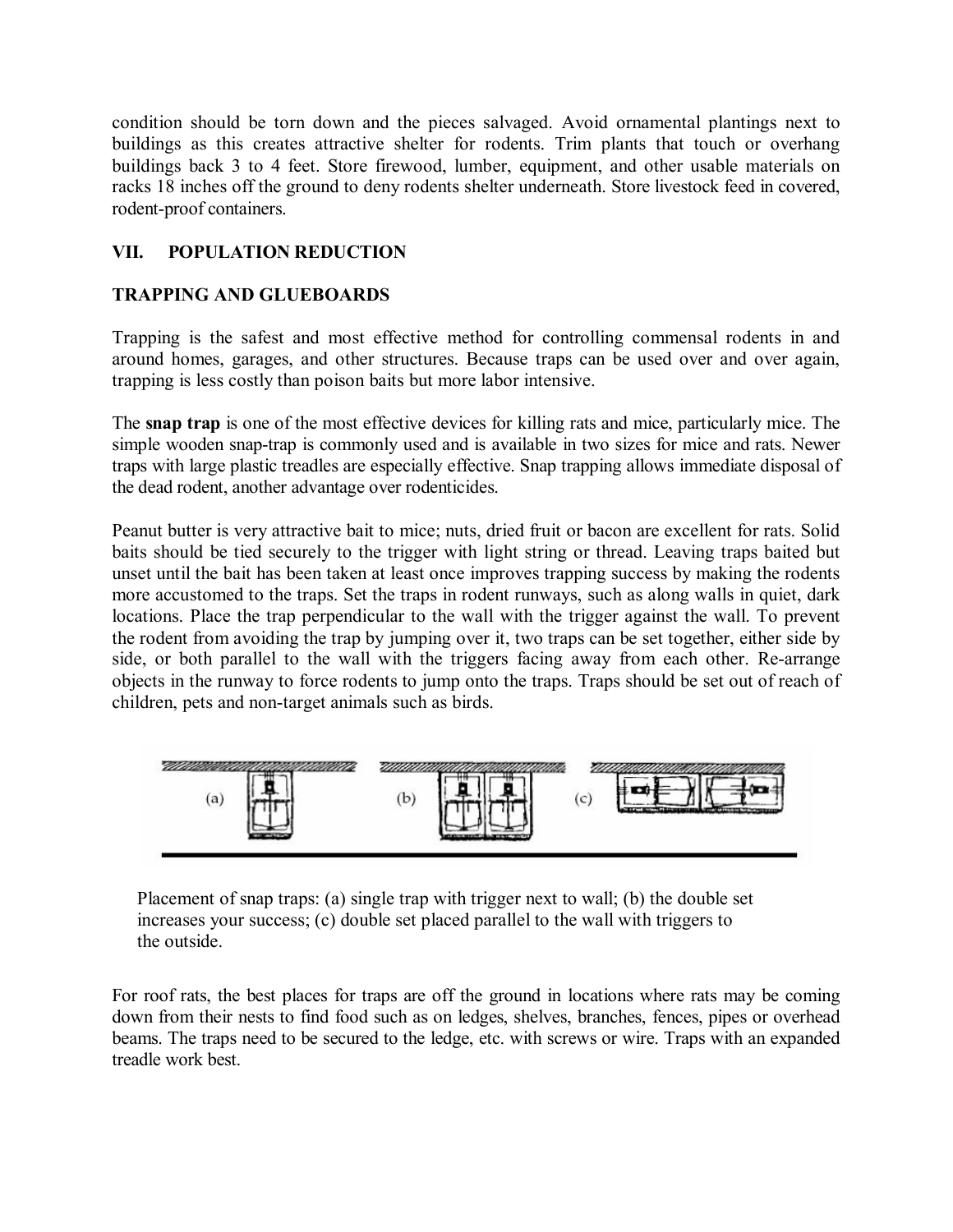When determining how many traps to put out, consider the small home ranges for these animals. Space traps no more than 10 feet apart in areas where mice are active, and 10 to 20 feet apart for rat infestations.

Two other methods used for mouse control are **multiplecatch live traps** and **glue boards**. Multi-catch traps work on the principle that mice will readily enter small holes. These traps either have a spring-loaded mechanism that entraps mice in a holding compartment, or a oneway door that mice can enter but not exit. They can catch several mice at a time without being reset, so labor requirements are reduced. Glue boards catch and hold mice that are attempting to cross them, in much the same way flypaper catches flies. Place glue boards along walls where mice travel. Do not use glue boards where children, pets or wildlife can be caught on them. (Vegetable oil can be used as a solvent to loosen the glue in case a non-target animal is caught). Glue boards lose their effectiveness in dusty areas, and temperature extremes also adversely affect the tackiness of the glue.

The problem with both live traps and glue boards is that you need to humanely dispose (kill) the live mice. Mice captured live should not be released outside. For this reason glue boards and live traps are not a good alternative for many people.

Not all mouse infestations inside homes and buildings are due to house mice. The **deer mouse** (*Peromyscus maniculatus*) and related species are common in New Mexico and readily enter homes and outbuildings. The deer mouse is the reservoir for hantavirus, which is released through the animal's urine, droppings and saliva. Glue boards and multiplecatch traps that capture the mouse alive should **not** be used for *Peromyscus* infestations. The trapped animal will urinate and defecate inside the trap or on the glue board, releasing airborne virus and increasing the risk of human disease. *Peromyscus* caught in snap-traps should be sprayed thoroughly with a disinfectant and double-bagged for disposal (also see Hantavirus chapter).

**Ectoparasite control** must be considered in New Mexico where fleaborne plague is enzootic. Apply an insecticide (according to label directions) before setting the traps so that any fleas that may jump off the captured animal will be controlled.

Trap failures may be due to using too few traps or trapping stations; improperly placing traps; or failing to remove trapped rodents, which become food for surviving animals.

#### **RODENTICIDES**

Baits to control rodents are formulated with an attractant (generally food) and a rodenticide (toxin). The rodenticides in these baits are either anticoagulants that cause death by internal bleeding, or nonanticoagulants that act as a direct toxin.

**Anticoagulants** destroy the clotting ability of the rodent's blood, causing the animal to die from internal bleeding. The active ingredients are used at very low levels and the onset of symptoms is delayed, so the rodent does not avoid the bait because of its taste or the onset of illness. The first generation anticoagulants require multiple feedings over several days before a lethal amount is ingested; fresh bait must be made available continuously for at least two weeks or as long as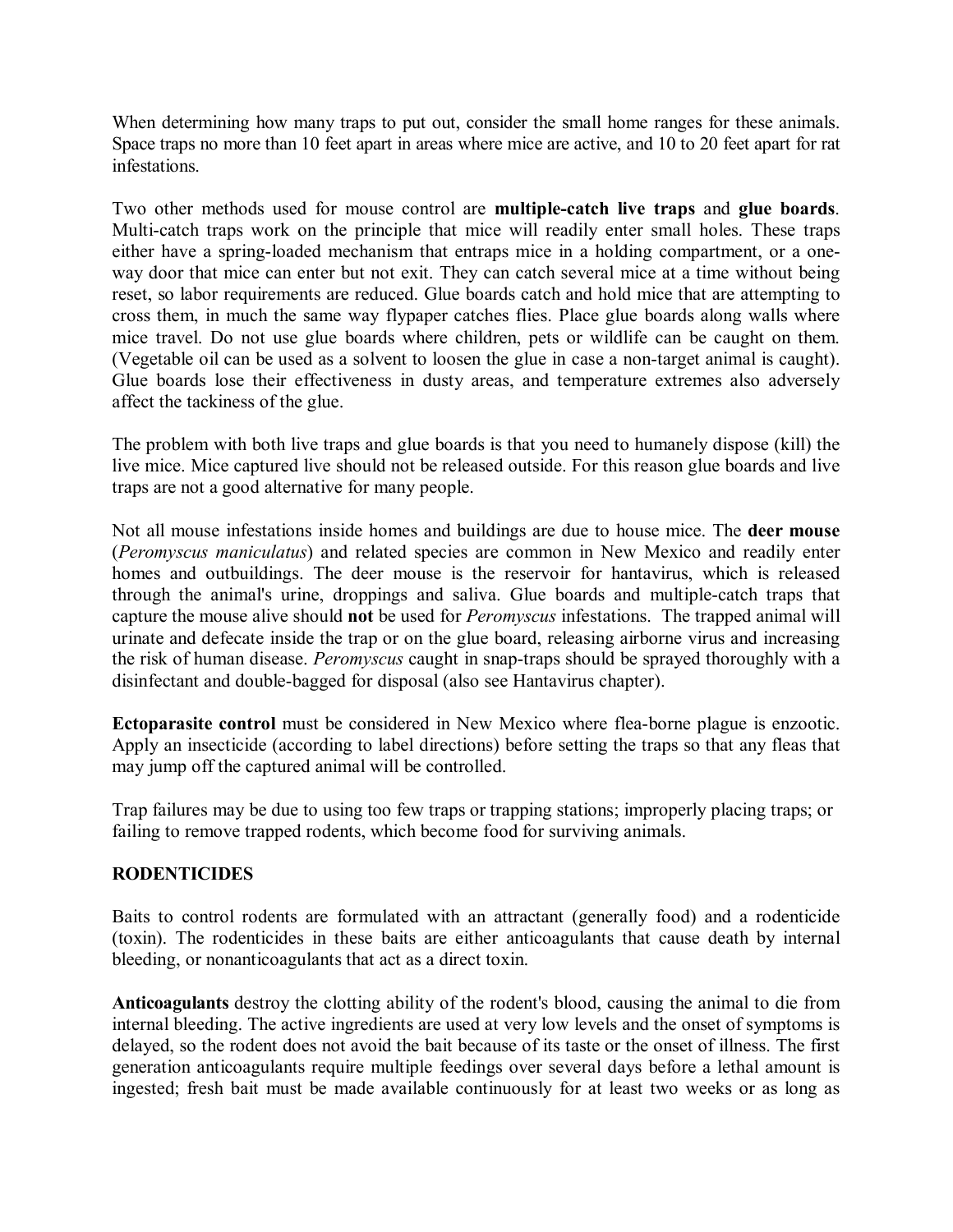feeding occurs. While the newer, second generation anticoagulants may be capable of causing death after a single feeding, the rodents do not die until several days after feeding on the bait. Therefore the method of setting the bait out is essentially the same as for the older products.

Anticoagulants have the same effect on nearly all warm-blooded animals, but the sensitivity to these toxicants varies among species. If misused, anticoagulant rodenticides can be lethal to nontarget animals such as dogs, pigs, and cats. Because the anticoagulants are cumulative and slow acting, dead rodents may contain several lethal doses of toxicant, and secondary poisoning of pets and wildlife is possible if several rodent carcasses are consumed over a few days. While this secondary poisoning is possible, it is not common. Most fatalities in pets involve dogs and are due to the animal consuming the bait directly (primary poisoning) or a combination of direct bait consumption and secondary poisoning. Use extra caution with the single-feeding anticoagulant baits; exposure to even a single dead rodent killed by these might be enough to cause poisoning in a pet.

The antidote for accidental poisoning with anticoagulant rodenticides is Vitamin  $K<sub>1</sub>$ . In cases of severe poisoning, whole blood transfusion is also used. Some anticoagulant baits contain a bittering agent that rats and mice will eat, but non-target animals (including children) find distasteful.

**Nonanticoagulant baits** are usually lethal after one feeding if the rodent ingested an adequate amount of toxin. Bromethalin, cholecalciferol, and zinc phosphide are common active ingredients in this group of baits. With the first two ingredients, toxic symptoms do not appear until after a lethal dose has been consumed; death occurs two to four days later. Zinc phosphide causes death within several hours after a lethal dose is ingested. If the rodent consumes a sublethal dose of bait which makes it sick, it will avoid the bait. To prevent bait shyness with zinc phosphide, prebaiting with nontoxic but similar bait is recommended to increase bait acceptance. Zinc phosphide is not designed to be used on a long-term basis but only as an initial "clean-out" where high rodent populations are found.

The nonanticoagulant baits do not accumulate in the tissue of the rodent, so predators or scavengers such as dogs and cats are less likely to be adversely affected by eating poisoned carcasses. However, no antidotes are available for nonanticoagulant baits, and children and other animals can be poisoned by eating the bait so it must be stored and used carefully.

| <b>MODE OF ACTION</b>               | <b>DOSE</b>        | <b>ACTIVE INGREDIENT</b>       |
|-------------------------------------|--------------------|--------------------------------|
| Anticoagulant                       | Multiple-feeding   | Chlorophacinone, diphacinone,  |
|                                     |                    | warfarin                       |
| Anticoagulant                       | Single-feeding     | Brodifacoum, bromadiolone,     |
|                                     |                    | difethialone                   |
| Central nervous system disruption   | Single or multiple | Bromethalin                    |
|                                     | feeding            |                                |
| Hypercalcemia (leaches calcium into | Single or multiple | Cholecalciferol, Vitamin $D_3$ |
| bloodstream)                        | feeding            |                                |
| Heart paralysis                     | Single-feeding     | Zinc phosphide                 |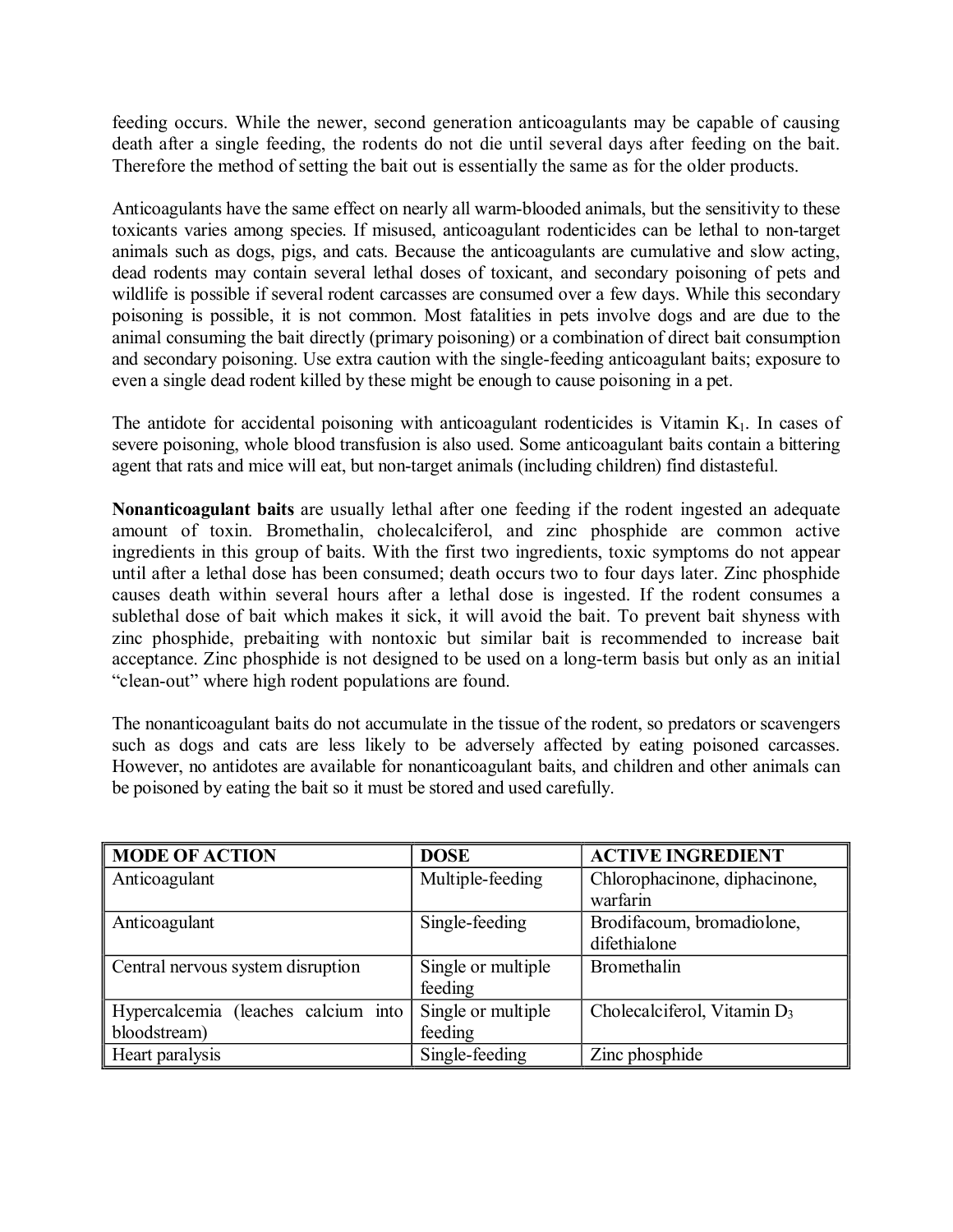**Bait formulations**. Rodenticides are available in many different bait formulations and choosing the correct one can be difficult. The target species' preference and the environmental conditions need to be considered. Baits should be fresh and of high quality. Here are some types of formulations and their advantages or disadvantages:

- **1. Wax (paraffin) blocks**: These are ideal for high moisture situations such as in sewers or outdoors where seed baits may spoil quickly. Some have holes drilled in them to make them easy to hang or string in place. Wax blocks are less acceptable to mice than seed or grain baits.
- **2. Extruded baits**: Similar in appearance to wax blocks, these are cooked, stabilized products with less wax than the paraffin blocks, but are more moisture and weather resistant than seeds or pellets. Wax blocks and extruded baits feature multiple edges that rodents like to gnaw.
- **3. Pelleted baits**: Highly weatherable and palatable. Mice often carry food to other locations (called "translocation") and the pellet formulation makes it easy for them to do that. This can result in the bait being moved to an area that may endanger non-target animals, or contaminate food.
- **4. Seed baits**: Formulated especially for mice, as seeds are one of their preferred foods. Usually packaged in "place packs" which the mice can tear open. Place packs keep the bait fresh.
- **5.** Meal baits: Made from several different food-grade seeds and grains, meal baits have high acceptance among rodents. They are not weather-resistant and are usually packaged in place packs. Since they cannot be translocated, they should be considered where there is a possibility rodents could transport bait to sensitive areas near food, children or pets.
- **6. Tracking powders**: Anticoagulant, or sometimes zinc phosphide, in a powder form that is placed in rodent runways or wall voids. The rodent ingests the poison when it grooms itself. Tracking powders have a higher percentage of active ingredient than baits and must be used with caution and where the poison cannot be tracked onto food or other sensitive areas. Apply a paper-thin coating to lessen rodent avoidance.
- **7. Water baits**: May be useful where food supplies cannot be limited, such as grain warehouses, and where water is scarce. Liquid baits mix with water and can be placed in fonts or similar containers in areas inaccessible to pets, children and non-target wildlife.

With all rodenticides, read all label directions on the bait and only place it in areas that are specified on the label. Put bait in locations out of the reach of children, pets, domestic animals, and nontarget wildlife or in tamper-resistant bait stations. Remove and properly dispose of all uneaten bait at the end of a control program. In addition, it is wise to collect and properly dispose of any dead rodents found during the course of rodenticide application.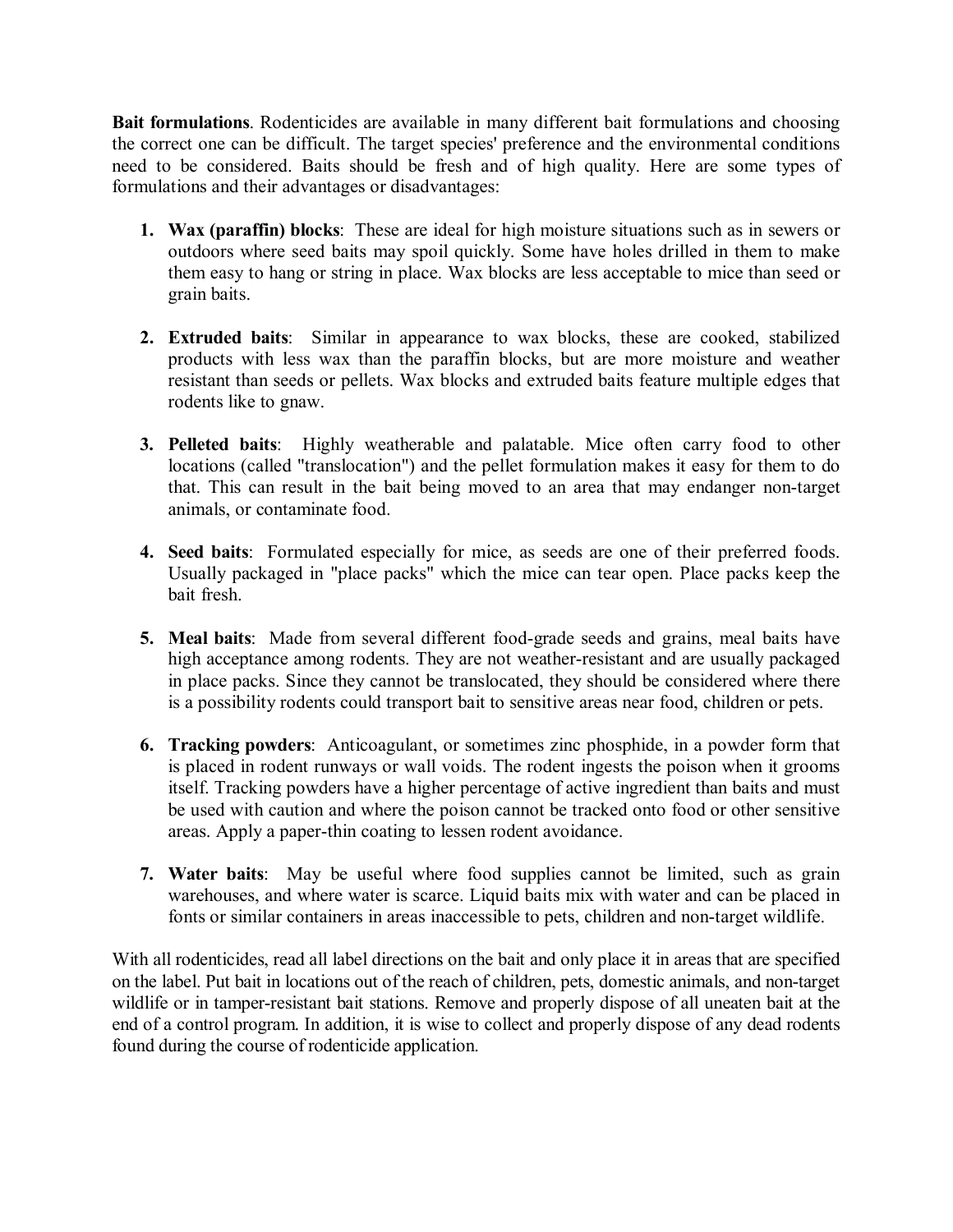There are several advantages to using bait stations. They protect the bait from weather and provide a safeguard to people, pets and other animals. In addition, rodents prefer to feed in dark, confined spaces rather than out in the open. Bait stations should have two openings, 1 inch in diameter for mice and 2½ inches for rats. Bait stations should be large enough to accommodate several rodents at once. Bait stations can also be used to hold snap traps instead of bait.

Bait stations must be resistant to destruction by dogs and by children under 6 years of age and must be constructed in a manner that prevents a child from reaching into the bait compartments and obtaining bait. If bait can be shaken from stations when lifted or tipped, stations must be secured or otherwise immobilized. As you would with any poison, take care to ensure safety to children and pets by limiting their access to the bait.

Bait stations must be labeled with the following information: 1) name of the active ingredient; 2) EPA Registration number; 3) applicator's name and phone number; 4) phone number of the New Mexico Poison Control Center -- 1-800-222-1222. Clearly label all bait stations with appropriate warnings, and store unused bait in a locked cabinet or other areas inaccessible to children and domestic animals.

## **Reasons why rodenticide baiting may fail:**

- 1. The time period that bait is exposed is too short;
- 2. Insufficient bait is made available, and there is insufficient replenishment of the bait;
- 3. Too few bait stations are used, and they are placed too far apart;
- 4. Other food sources are available, or more convenient;
- 5. The bait formulation chosen is poorly accepted -- choose a different formulation;
- 6. Bait is not fresh;
- 7. Control program does not include a large enough area, allowing rodents to migrate in from other areas;
- 8. Rodents are resistant to the rodenticide; choose a toxicant with a different active ingredient, or use traps.

# **REPELLENTS AND ELECTRONIC DEVICES**

No repellents are known to be effective on rats or mice. Given their adaptability, it is unlikely that an effective repellent will be found. Rodents quickly become accustomed to regularly repeated sounds. Ultrasonic sounds, those above the range of human hearing, have very limited use because they are directional and do not penetrate behind objects. They also lose their intensity quickly with distance. Little evidence supports the use of electronic, sound, magnetic or vibration devices of any kind. For this reason these devices have not been registered by the New Mexico Department of Agriculture for sale or use in the state.

## **References:**

"Public Health Pest Control Manual", University of Florida and the American Mosquito Control Association, 2002. Available at [http://vector.ifas.ufl.edu/.](http://vector.ifas.ufl.edu/)